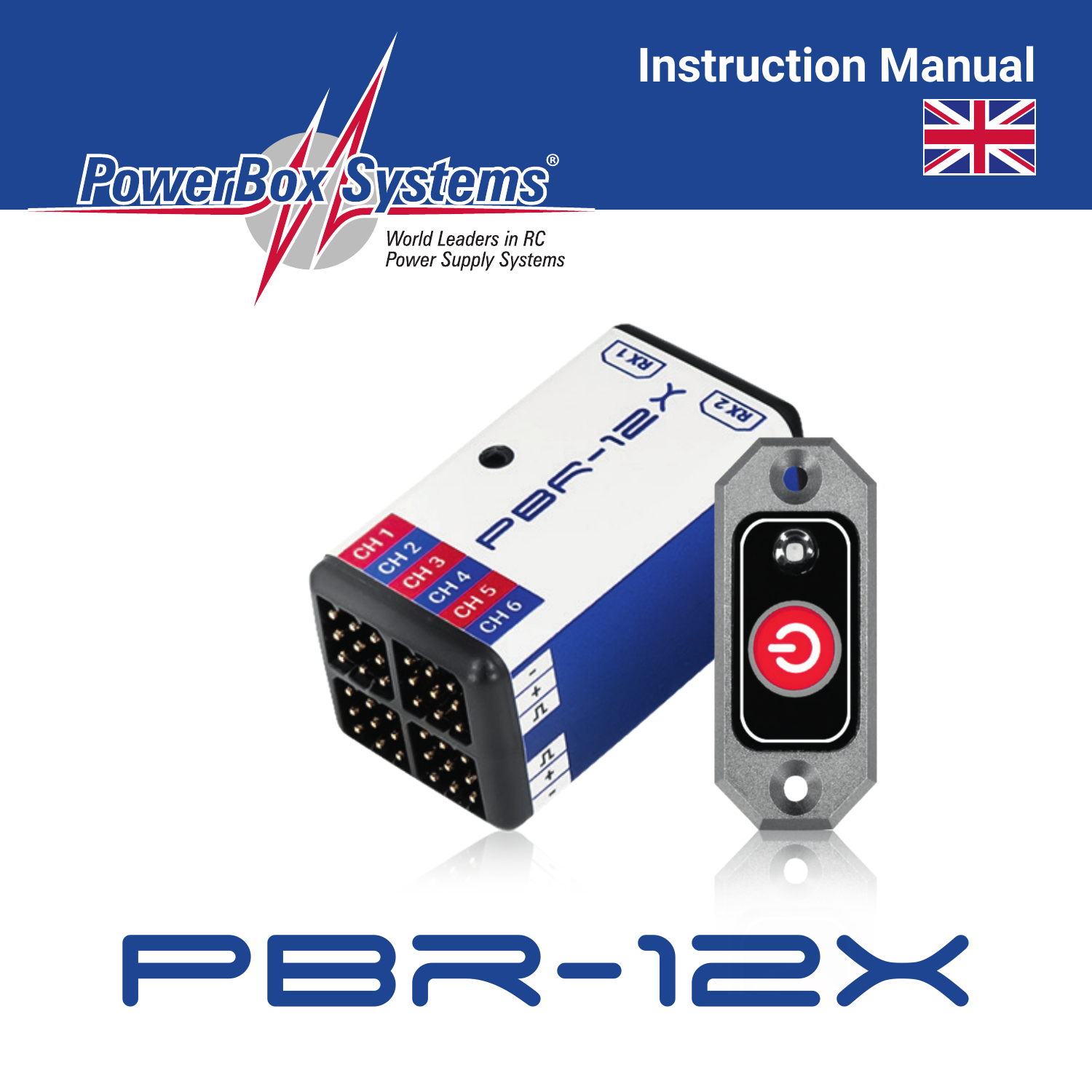#### **Dear PowerBox Customer,**

Congratulations on your decision to install a PowerBox **PBR-12X** in your model. This unit represents the most compact power supply system available anywhere at present.

The **PBR-12X** offers full telemetry capability in addition to its role as high-performance power supply system with electronic switch.

We are confident that you will have great pleasure and success with your **PBR-12X**!

#### 1.Installation, connections

In order to minimise the unit's dimensions, the case does not feature mounting lugs; instead the **PBR-12X** is installed using the self-adhesive pad supplied in the set. Since the unit is so light and compact, this represents an excellent method of mounting.

The **PBR-12X** can be used with any of four radio control systems: **PowerBox CORE/ATOM** P²BUS, Jeti EX-BUS, Spektrum SRXL2 and Futaba S.BUS2. All four systems share a particular characteristic: servo-signals and telemetry data are carried on a single bus cable. This eliminates the need for a second patch lead for telemetry data, as is still required for other systems.

The **PBR-12X** automatically detects the system to which it is connected; it may take a few seconds for the system to be recognised unambiguously the first time it is plugged in. However, once detected, the type is saved, and the system starts without delay next time it is switched on.

This means that the system is Plug'n Play, unless you wish to adjust the fail-safe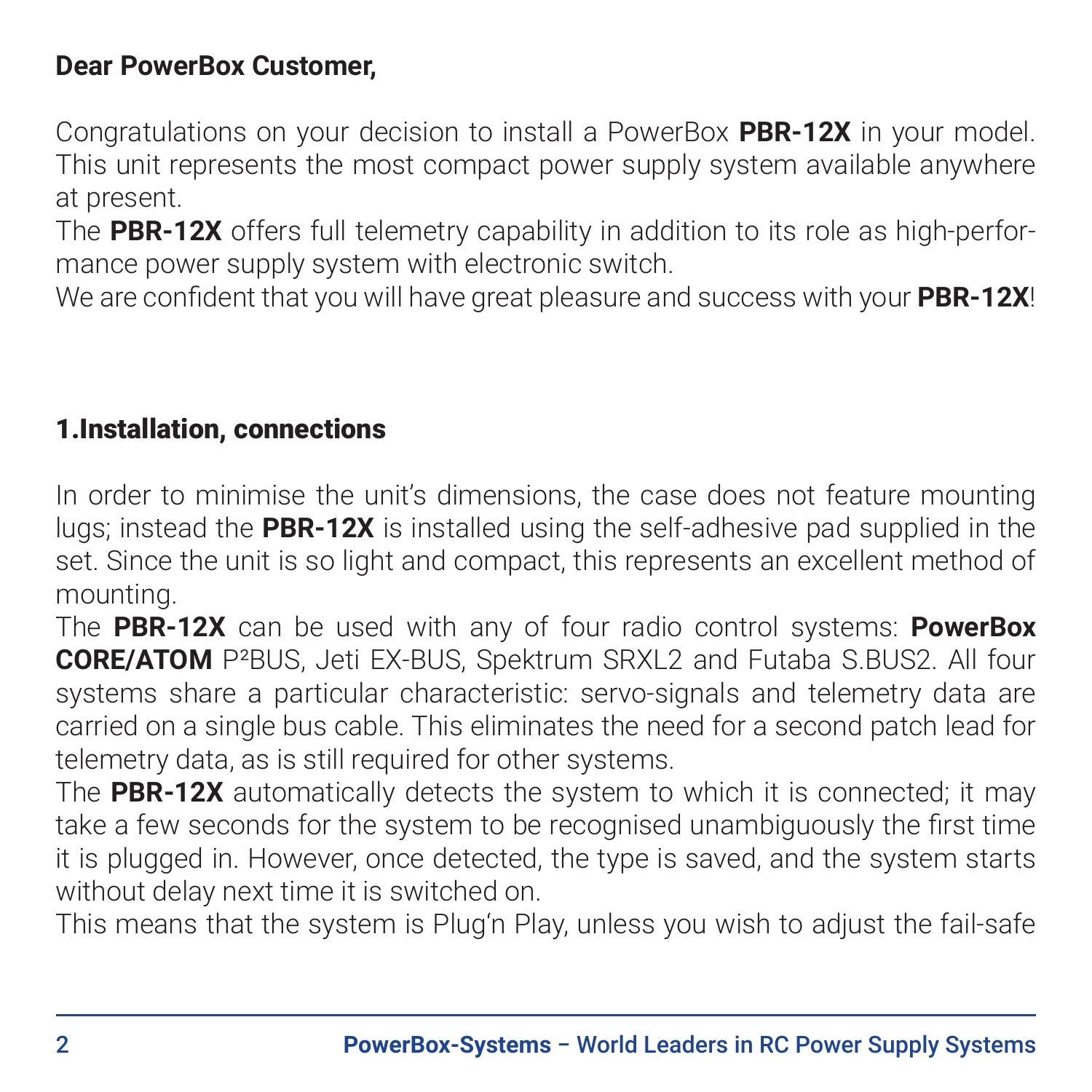positions, the frame rate or the capacity reset channel.

CORE- and Jeti-users have the facility to carry out all adjustments from the transmitter. Alternatively a USB-adapter can be used; this is a requirement for Futaba and Spektrum pilots. With this arrangement everything can be set up using the associated Terminal-App.

#### Connecting the battery

It is essential to maintain correct polarity. Use the adapter lead; if you wish to use a connector other than the MPX connector, note that red = positive and black = negative.

#### Connecting the switch

Plug the switch into the appropriate socket. The **PBR-12X** can be supplied either with a button switch or the MicroMag magnet switch.

The button switch operates in the same way as with all PowerBox systems: hold the button pressed in until the LED starts flashing at a high rate. Release the button briefly, then press it again briefly: the LED now glows a constant green to indicate that it is switched on. Repeat the procedure to switch off.

If you have a MicroMag switch, hold the magnet over the switch until the, **PBR-12X** switches on. The LED turns blue as soon as the switch registers a magnet. When the switching process is complete, the LED turns red. The LED then glows green to indicate that it is switched on.

#### Connecting the USB interface adapter

If required, the USB interface adapter should be plugged into the input socket marked RX2. The RX2 input can only be activated for Terminal when it is switched on. If you have already connected a receiver to RX2, you must restart the **PBR-12X** without a receiver at RX2 in order to activate the Terminal function.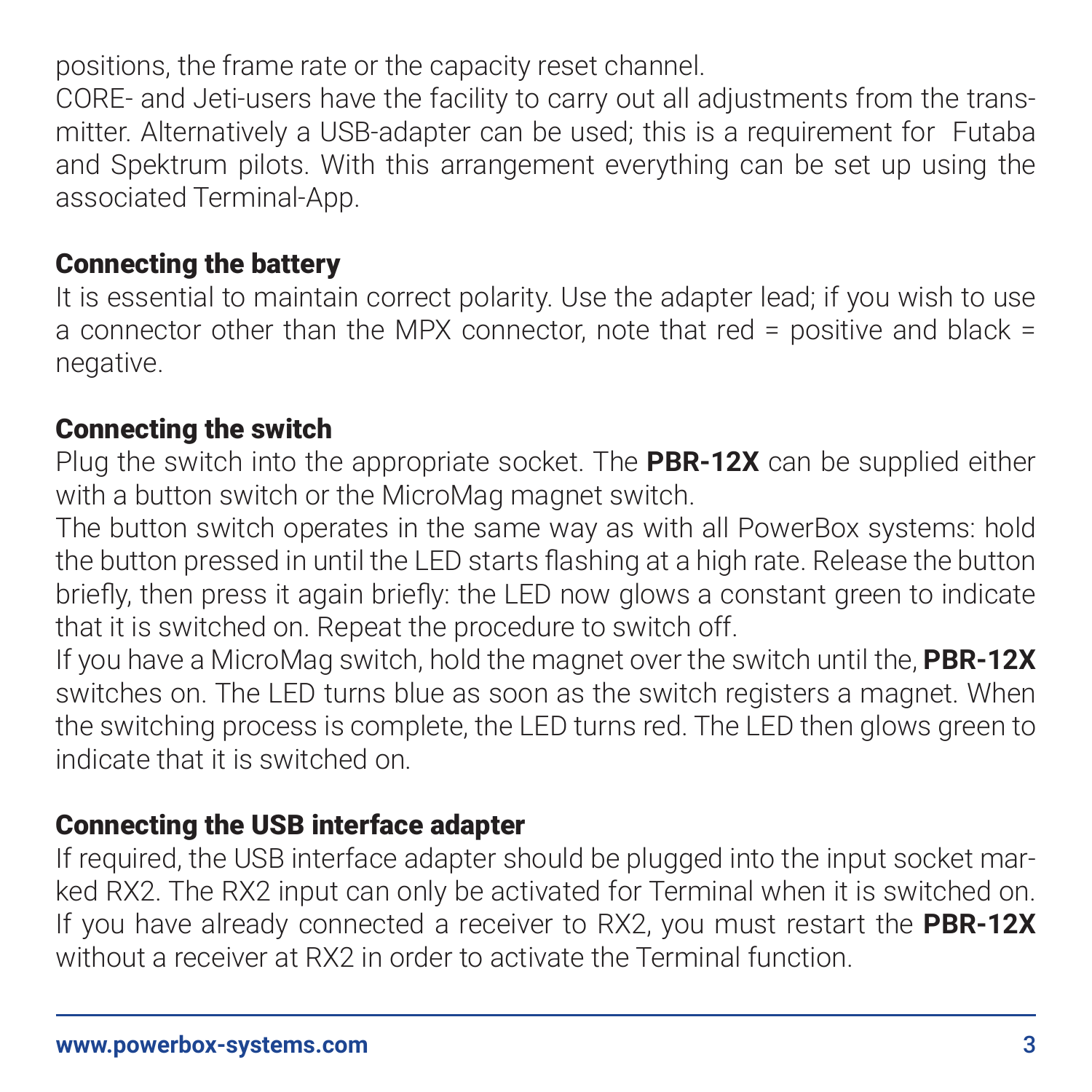If you wish to enter the fail-safe positions with a Futaba or Spektrum system, you must first bind RX1 to the transmitter; you can then start the Terminal-App on your PC. The **PowerBox** Terminal-App is available for downloading from our website. PowerBox and Jeti pilots have the facility to carry out all adjustments from the transmitter.

#### 2. Connecting to the radio control system

#### PowerBox CORE

Connect the P²BUS output of one or two receivers to the sockets marked RX1 and RX2. If you are only using one receiver, this must be connected to RX1 in order to transfer telemetry data.

#### Jeti EX-BUS

Set one output of the receivers you intend to use to EX-BUS. The frame rate should be set to 10ms, and the Failsafe-function must be switched "OFF". If only one receiver is connected, this must be connected to RX1 in order to transfer telemetry data.

#### Futaba S.BUS2

Connect the S.BUS2 output of one or two receivers to the sockets marked RX1 and RX2. If only one receiver is connected, this must be connected to RX1 in order to transfer telemetry data. At the transmitter this receiver must also be set as the Telemetry receiver.

To receive telemetry data you must carry out a "Load New" process at the transmitter in the Telemetry Sensor menu; this action completely erases the sensor list. Now select Slot 1 in the sensor list, and choose "Cur.F1678". The telemetry data now appear in Slot 1 onwards.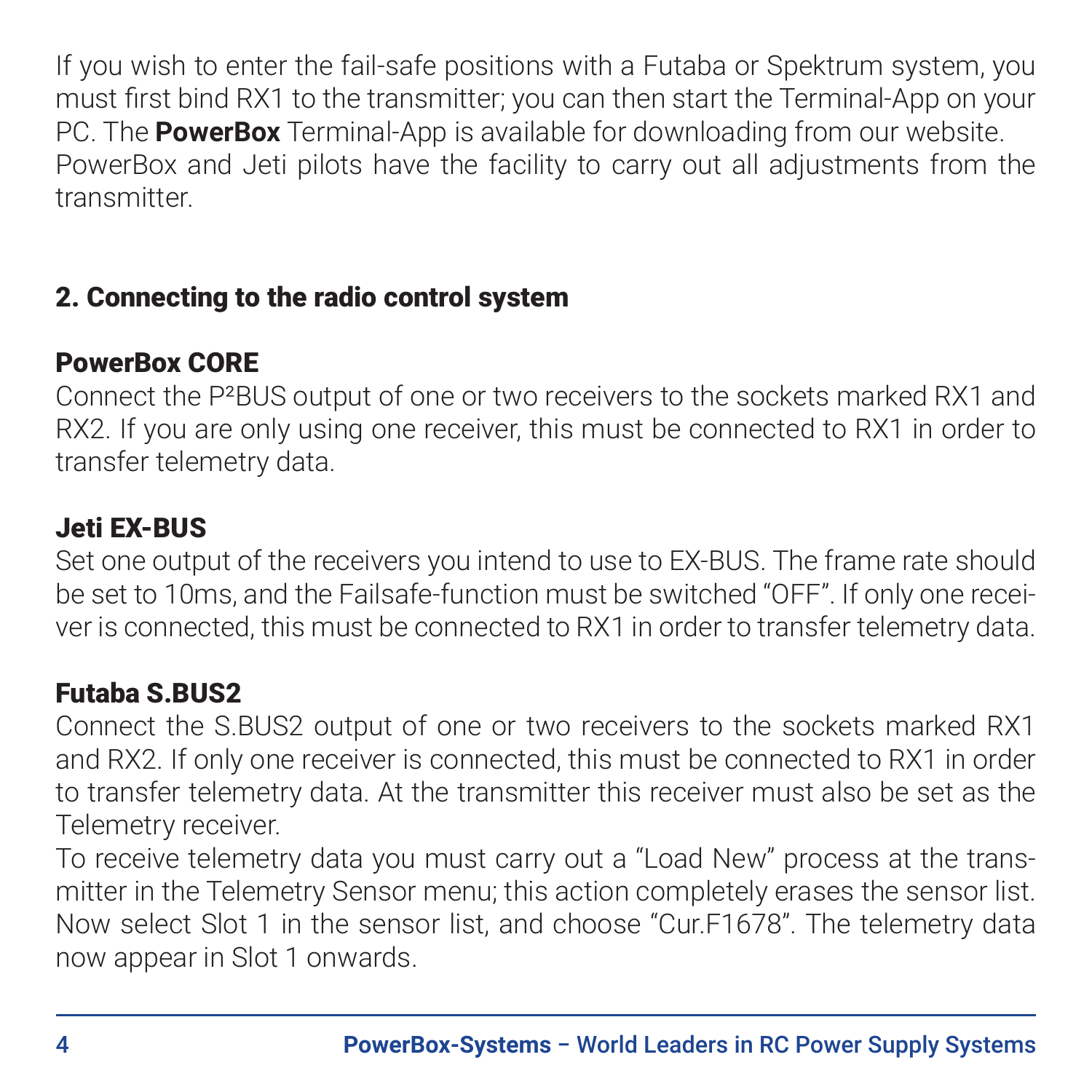#### Spektrum SRXL 2

Use the optional adapter lead set (#9192) to connect one or two SPM4651T satellites to the **PBR-12X**. If only one receiver is connected, this must be connected to RX1 in order to transfer telemetry data. The battery data are now displayed at the transmitter under **PowerBox Sensor**. The receiver data can be seen in RX data at the transmitter in the usual way.

By default the **PBR-12X** operates in DX18 compatibility mode.

#### 3.Settings

The **PBR-12X** requires only a few adjustments. You will find all the settings either in the transmitter menu (CORE, ATOM, Jeti), in PC-Terminal or in Mobile-Terminal.

To reach the menu with a **PowerBox CORE/ATOM** transmitter, set up any telemetry widget for the **PBR-12X** in the usual way-. You will then see the Menu button in the widget.

With a Jeti system you will find the Jetibox point under Auxiliary Functions. Select this point, and press *MX* at far right. If you now press at the bottom, you will find yourself in the **PBR-12X** menu again.

#### a) Frame rate

This function is used to adjust the signal repeat rate to match the servo. For older analogue servos we recommend the 18ms setting; for more recent digital servos you can select 12ms. The default setting is 16ms.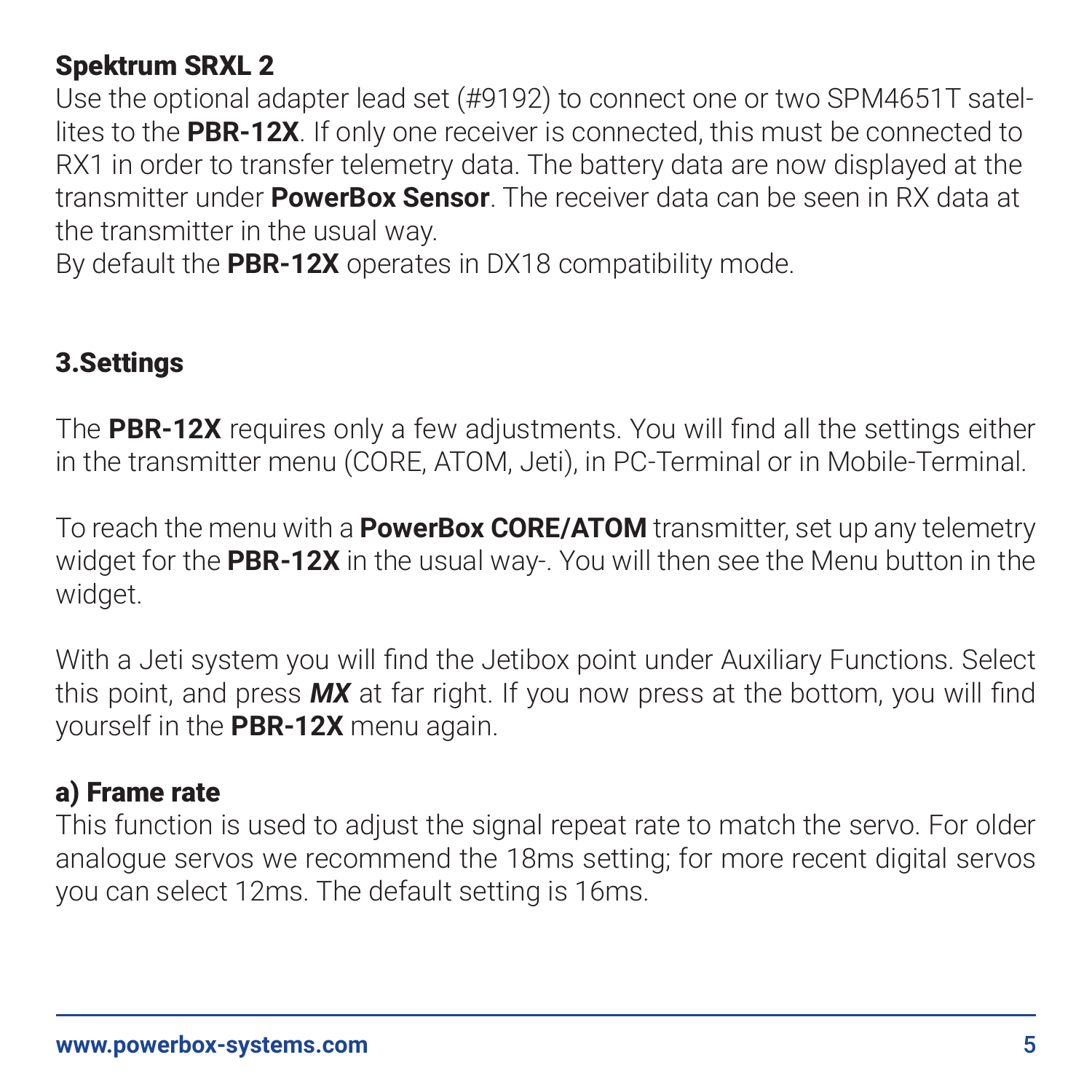#### b) Capacity reset channel

This function can be used to select the channel which resets the consumed capacity; the default setting is channel 16. This channel resets the consumed capacity when the travel exceeds 100%. You can use a switch or a button for this, and reset the capacity value once the battery has been charged.

#### c) Failsafe

In this menu you can select an output which you wish to run to a particular servo position if the radio signal should be lost. You should always assign this function to throttle, as this is a legal requirement in many countries.

Select your preferred output, and set the Failsafe mode to Failsafe. Pressing the Teach button accepts all the current servo positions for all outputs which are set to Failsafe. RX1 must be bound to the transmitter when you make this setting.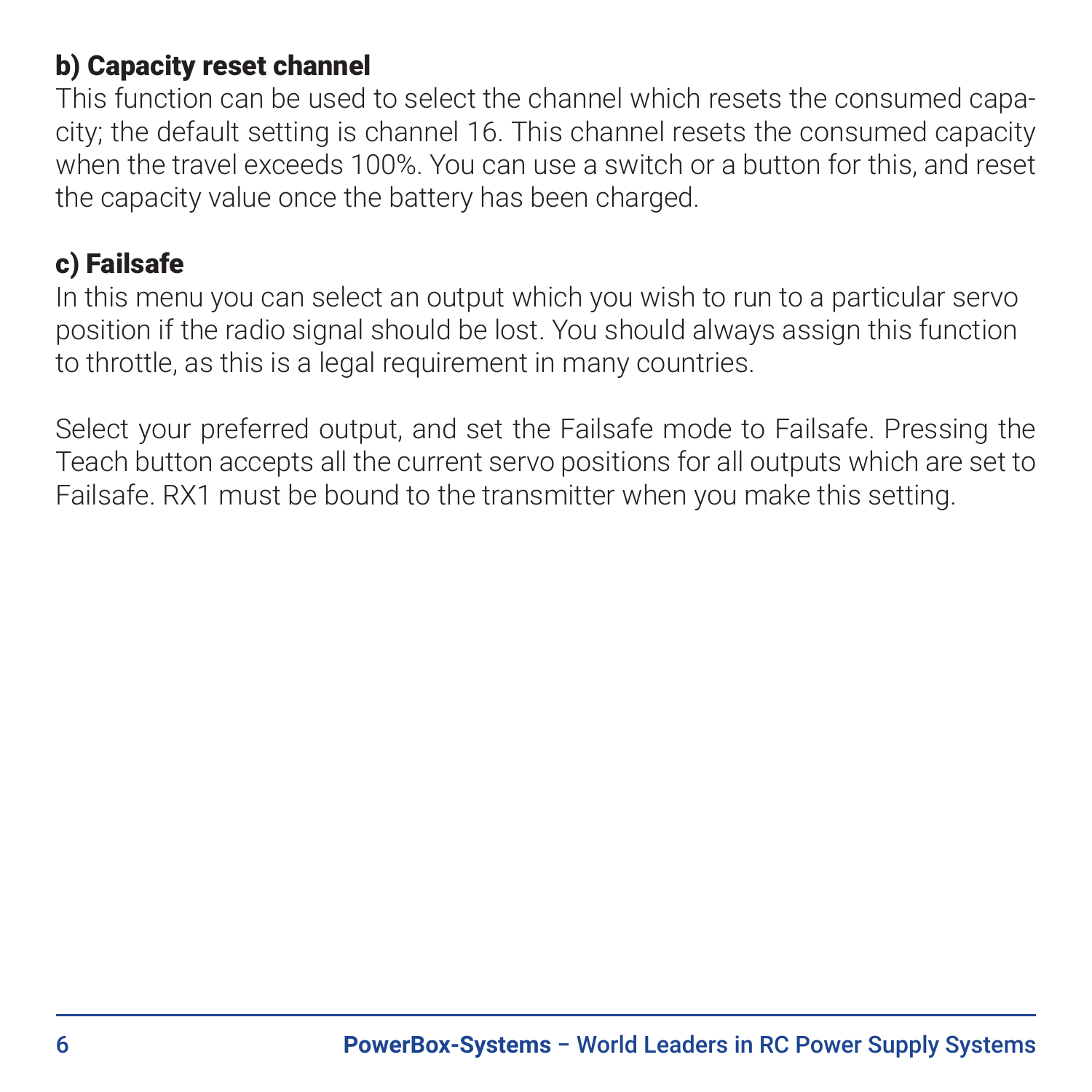## 4. Meaning of the LED codes

The integral LED indicates various states relating to the receivers. This enables you to ascertain whether the receivers are working properly.

| LED flashes slowly,<br>alternating red and blue | No receiver connected,<br><b>RX2</b> in Terminal mode |  |  |  |  |
|-------------------------------------------------|-------------------------------------------------------|--|--|--|--|
| <b>LED constant blue</b>                        | <b>RX1</b> connected                                  |  |  |  |  |
| <b>LED constant red</b>                         | <b>RX2</b> connected                                  |  |  |  |  |
| <b>LED constant violet</b>                      | RX1 and RX2 connected                                 |  |  |  |  |
| LED flashes blue at high<br>rate                | RX1 lost                                              |  |  |  |  |
| LED flashes red at high<br>rate                 | RX2 lost                                              |  |  |  |  |
| <b>LED flashes violet at</b><br>high rate       | RX1 and RX2 lost                                      |  |  |  |  |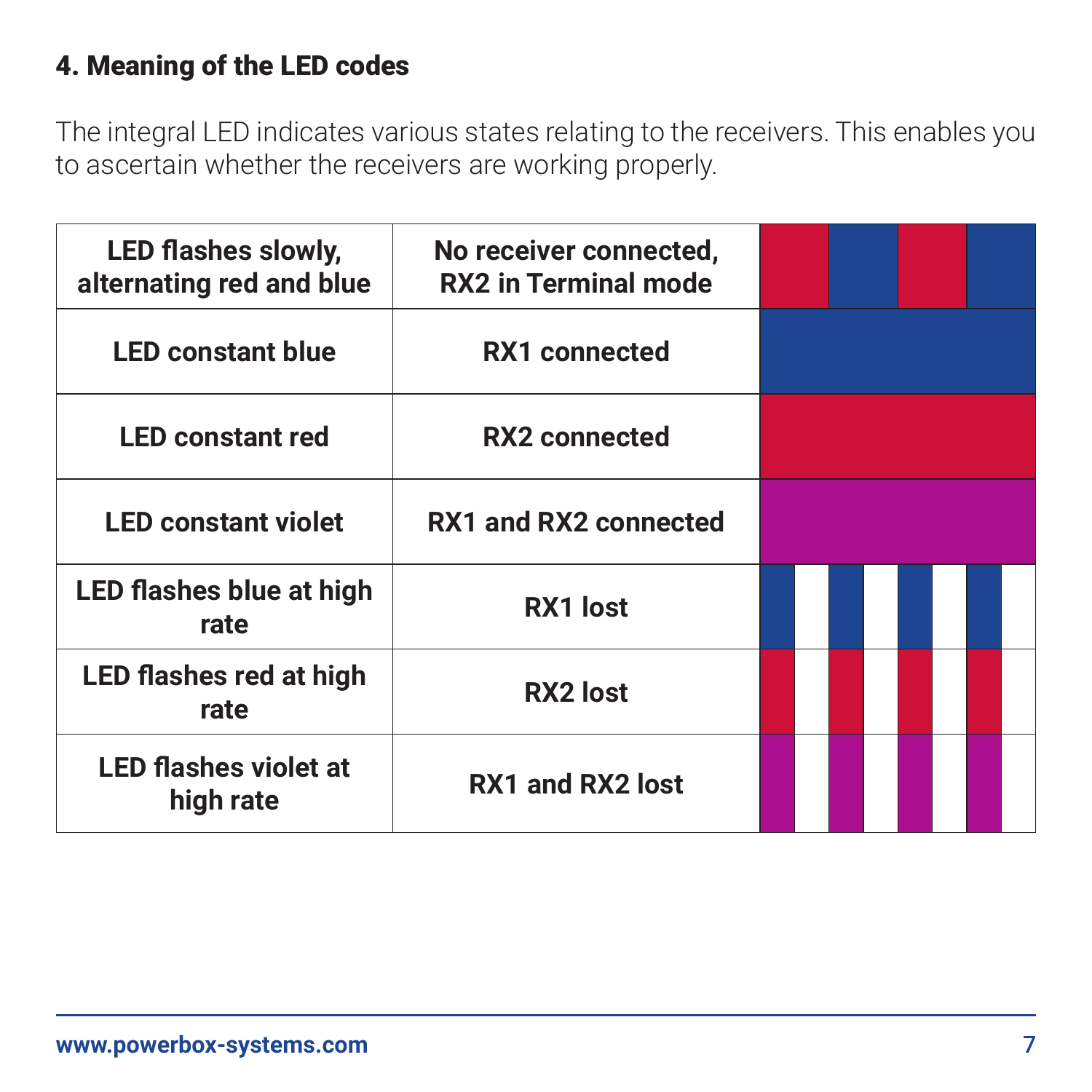### 5. Technical Data

| <b>Operating voltage</b>           | $4.0V - 9.0V$                                                                 |
|------------------------------------|-------------------------------------------------------------------------------|
| Power supply                       | 2S LiPo/Lilon, 2S LiFePo, 5S NiCd/NiMH                                        |
| <b>Current drain, operating</b>    | 25mA                                                                          |
| <b>Current drain, standby</b>      | 20 <sub>µ</sub> A                                                             |
| <b>Maximum current</b>             | Continuous 12A (< 30s: 20A)                                                   |
| Output voltage                     | Unregulated                                                                   |
| <b>Signal input</b>                | Serial                                                                        |
| <b>Supported RC systems</b>        | CORE P <sup>2</sup> BUS, Jeti Ex-Bus, Spektrum SRXL2,<br>Futaba S.BUS2, S.BUS |
| Receiver redundancy                | <b>SRS</b>                                                                    |
| <b>Channels</b>                    | 26                                                                            |
| Servo outputs, total               | 12                                                                            |
| Servo signal resolution            | $0.5µ$ s                                                                      |
| Signal repeat rate (frame rate)    | 10ms, 12ms, 14ms, 16ms, 18ms                                                  |
| <b>Supported telemetry systems</b> | CORE P <sup>2</sup> BUS, Jeti Ex-Bus, Spektrum SRXL2,<br>Futaba S.BUS2        |
| <b>Dimensions</b>                  | $22 \times 23 \times 42$ mm                                                   |
| Weight                             | 15q                                                                           |
| Weight sensor switch               | 6g                                                                            |
| <b>Temperature range</b>           | $-30^{\circ}$ C to $+85^{\circ}$ C                                            |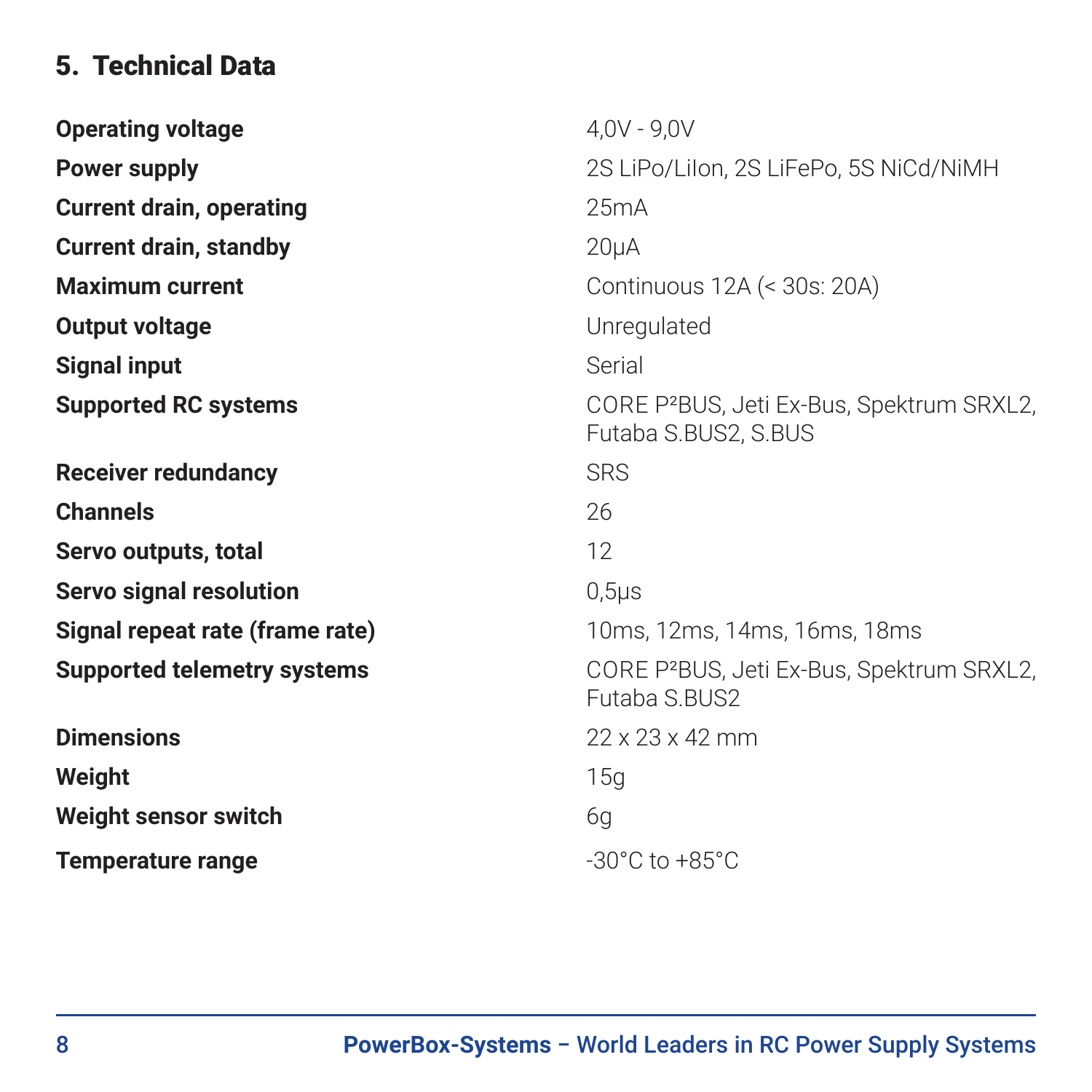#### 6. Set contents

- PowerBox **PBR-12X**
- MicroSwitch
- 2 x Patchleads
- MR30 / MPX adapter
- Self-adhesive pad
- Operating instructions

# 7. Dimensions

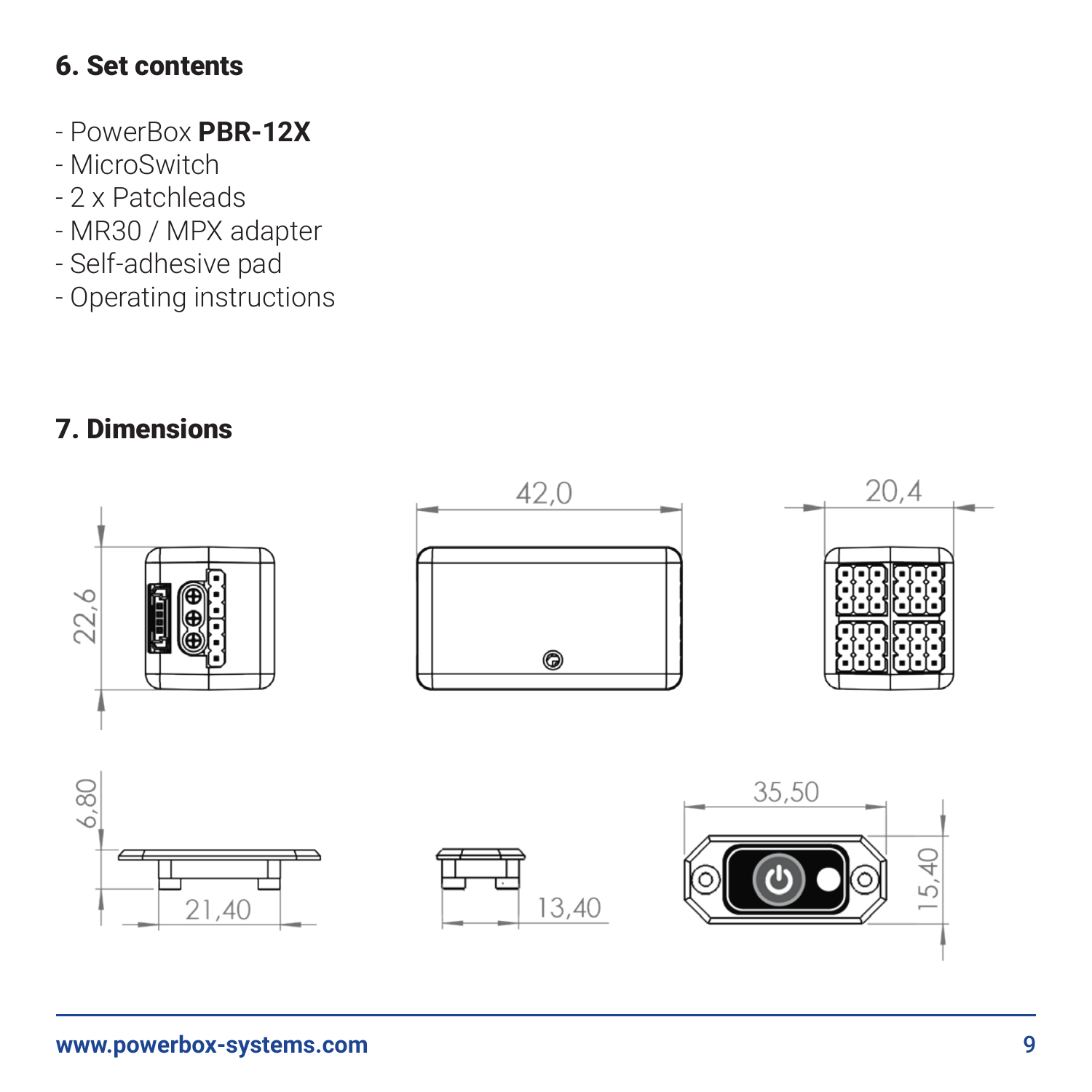#### 8. Service Note

We are anxious to offer good service to our customers, and to this end we have set up a Support Forum which deals with all queries concerning our products. This relieves us of a great deal of work, as it eliminates the need to answer frequently asked questions time and again. At the same it gives you the opportunity to obtain help quickly all round the clock - even at weekends. All the answers are provided by the **PowerBox Team**, guaranteeing that the information is correct.

Please use the Support Forum before you telephone us.

You can find the forum at the following address: **www.forum.powerbox-systems.com**

#### 9. Guarantee conditions

At **PowerBox-Systems** we insist on the highest possible quality standards in the development and manufacture of our products. They are guaranteed **"Made in Germany"**!

That is why we are able to grant a **24 month guarantee** on our **PBR-12X** from the initial date of purchase. The guarantee covers proven material faults, which will be corrected by us at no charge to you. As a precautionary measure, we are obliged to point out that we reserve the right to replace the unit if we deem the repair to be economically unviable.

Repairs which our Service department carries out for you do not extend the original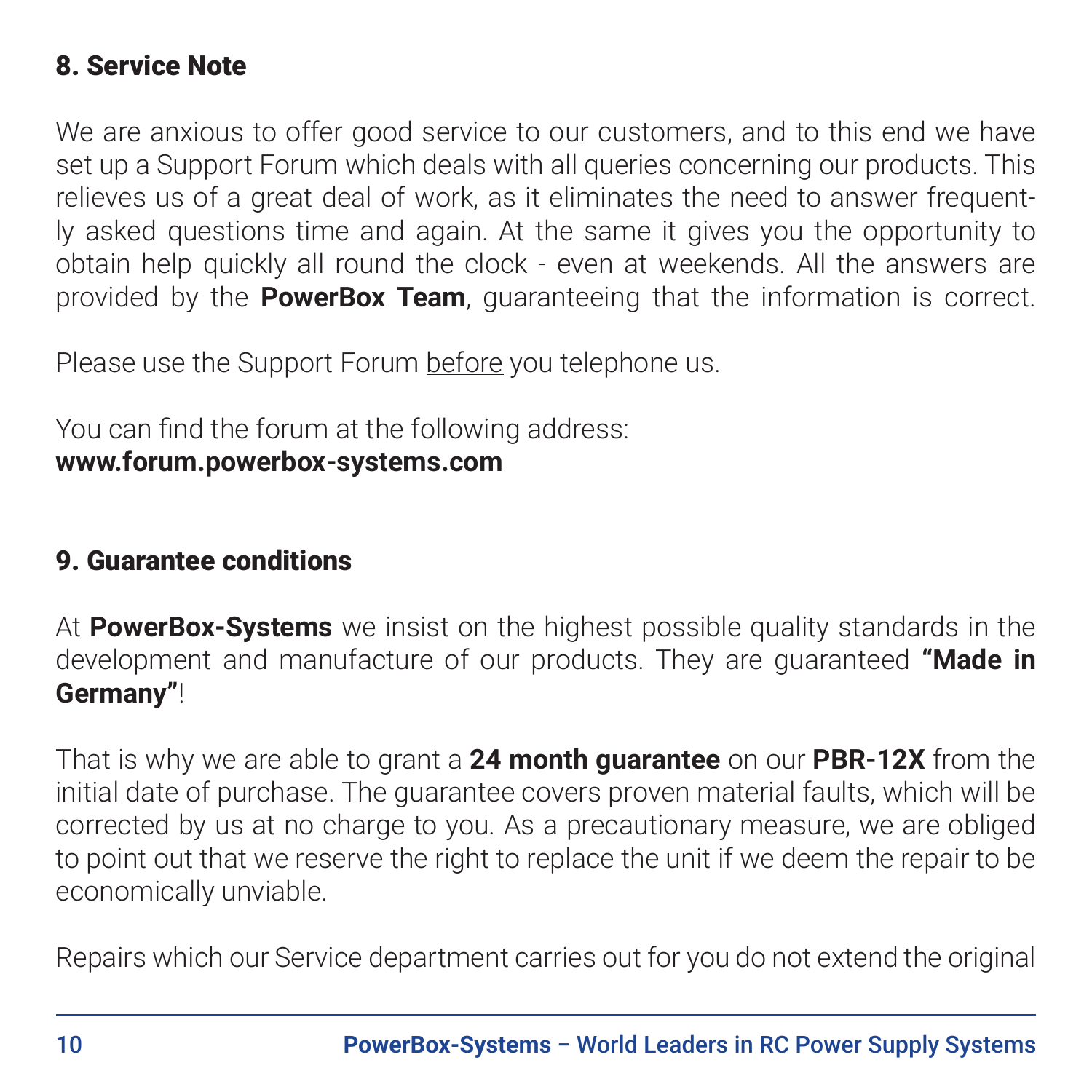guarantee period.

The guarantee does not cover damage caused by incorrect usage, e.g. reverse polarity, excessive vibration, excessive voltage, damp, fuel and short-circuits. The same applies to defects due to severe wear.

We accept no liability for transit damage or loss of your shipment. If you wish to make a claim under guarantee, please send the device to the following address, together with proof of purchase and a description of the defect:

# **SERVICE ADDRESS**

#### **PowerBox-Systems GmbH** Ludwig-Auer-Straße 5 86609 Donauwoerth

Germany

#### 10. Liability exclusion

We are not in a position to ensure that you observe our instructions regarding installation of the **PBR-12X**, fulfil the recommended conditions when using the unit, or maintain the entire radio control system competently.

For this reason we deny liability for loss, damage or costs which arise due to the use or operation of the **PBR-12X**, or which are connected with such use in any way. Regardless of the legal arguments employed, our obligation to pay compensation is limited to the invoice total of our products which were involved in the event, insofar as this is deemed legally permissible.

We wish you every success with your new PowerBox **PBR-12X!**

Donauwoerth, February 2022